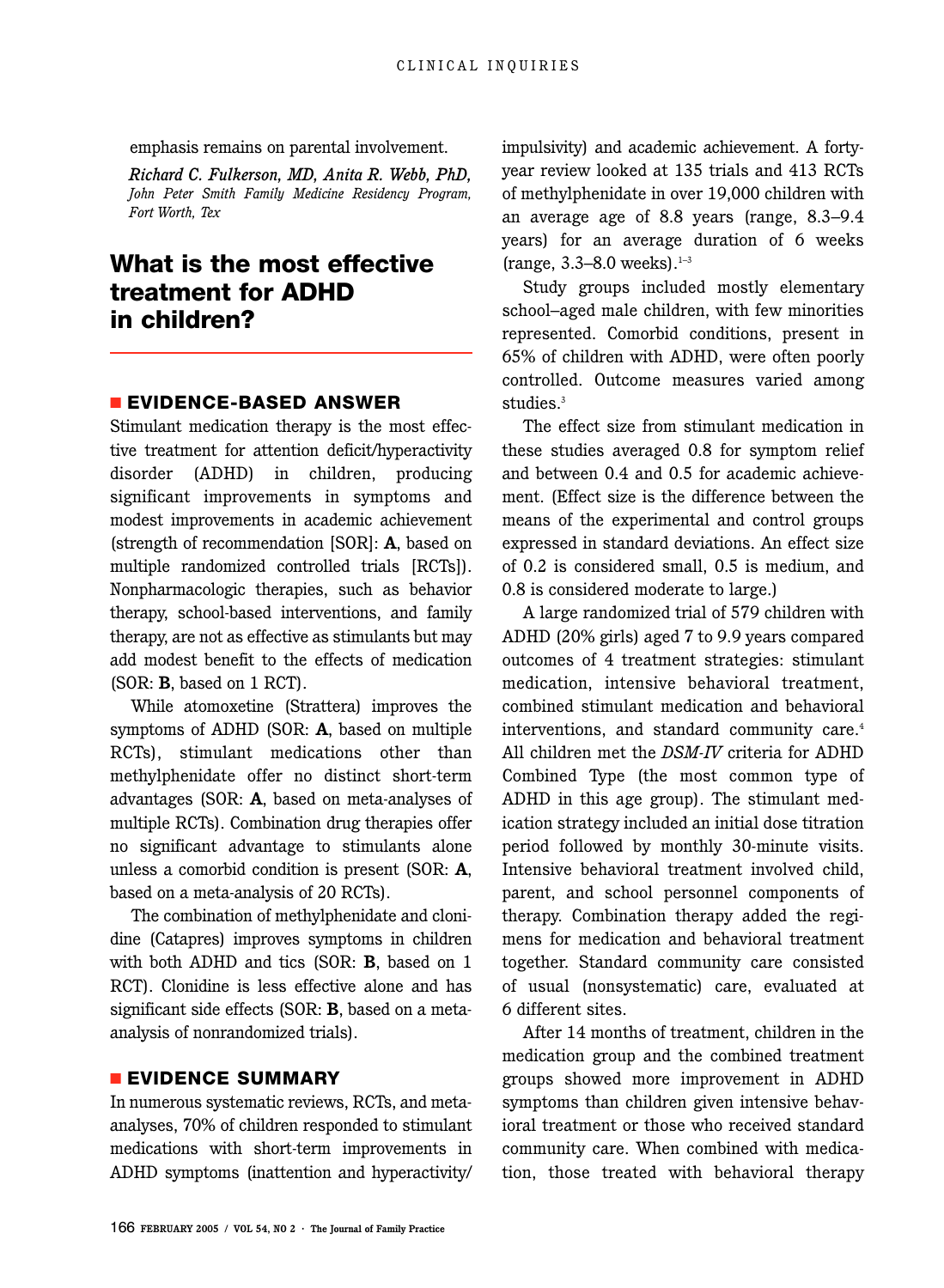| <b>TABLE</b>                                                                                                                                                            |                                    |                        |                                  |
|-------------------------------------------------------------------------------------------------------------------------------------------------------------------------|------------------------------------|------------------------|----------------------------------|
| <b>Commonly used medications for ADHD</b>                                                                                                                               |                                    |                        |                                  |
| <b>Medication</b>                                                                                                                                                       | <b>Starting</b><br>dose            | <b>Maximum</b><br>dose | <b>Monthly cost</b><br>(generic) |
| Methylphenidate                                                                                                                                                         | $5 - 10$ mg<br>2-3 times daily     | $45 \text{ mg/d}$      | \$20                             |
| Dextroamphetamine                                                                                                                                                       | 5 <sub>mg</sub><br>1-2 times daily | $40$ mg/d              | \$18                             |
| Amphetamine/<br>Dextroamphetamine                                                                                                                                       | 5 <sub>mg</sub><br>1-2 times daily | $60$ mg/d              | \$50                             |
| Atomoxetine                                                                                                                                                             | 40 mg<br>once daily                | $100 \text{ mg/d}$     | \$86                             |
| Common adverse drug reactions for all ADHD medications: Nervousness, insomnia, dry mouth,<br>anorexia, abdominal pain, nausea, constipation, palpitations, tachycardia. |                                    |                        |                                  |

showed slight improvement in social skills, anxiety, aggression, oppositional behavior, and academic achievement over medication alone. At the conclusion of the study, 74% of the 212 children on medication were successfully maintained on methylphenidate alone, 10% required dextroamphetamine, and no children required more than one medication. This study found that higher doses of medication with more frequent office follow-up and regular school contact were important features of successful treatment. Only 40% of families were able to complete the intensive behavioral therapy.

Several short-term reviews and meta-analyses show that side effects from stimulant medications are mild and have short duration.<sup>5</sup> More long-term studies are required to evaluate effects on growth. RCTs have limited power to detect rare adverse events that may be better detected by large observational studies.<sup>6</sup>

Atomoxetine, a specific norepinephrine reuptake inhibitor, is an FDA-approved alternative to stimulants for ADHD treatment in children and adolescents. Based on 3 RCTs<sup>7</sup> of 588 children between the ages of 7 and 18 years, atomoxetine showed dose-related improvement in ADHD rating scales. Side

effects of atomoxetine are similar to stimulants and include mild but significant increases in blood pressure and pulse.<sup>7</sup>

A meta-analysis of 11 non-randomized trials using clonidine for ADHD showed a smaller effect size compared with stimulants.<sup>8</sup> One RCT of 136 children with ADHD and tics showed improvement of both problems with the use of methylphenidate and clonidine, particularly in combination.9 Second-line medications such as clonidine, pemoline (Cylert), and tricyclic antidepressants have more potential serious side effects and are not well studied.<sup>10</sup>

## ■ **RECOMMENDATIONS FROM OTHERS**

CONTINUED The American Academy of Pediatrics recommends that clinicians: 1) manage ADHD as a chronic illness, 2) collaborate with parents, the child, and school personnel to define specific desired outcomes, 3) use stimulant or behavioral therapy to improve these outcomes; if one stimulant is not effective at the highest feasible dose, try another, 4) reevaluate the diagnosis, treatment options, adherence, and possible coexisting conditions if treatment is not achieving the desired outcomes, and 5) follow-up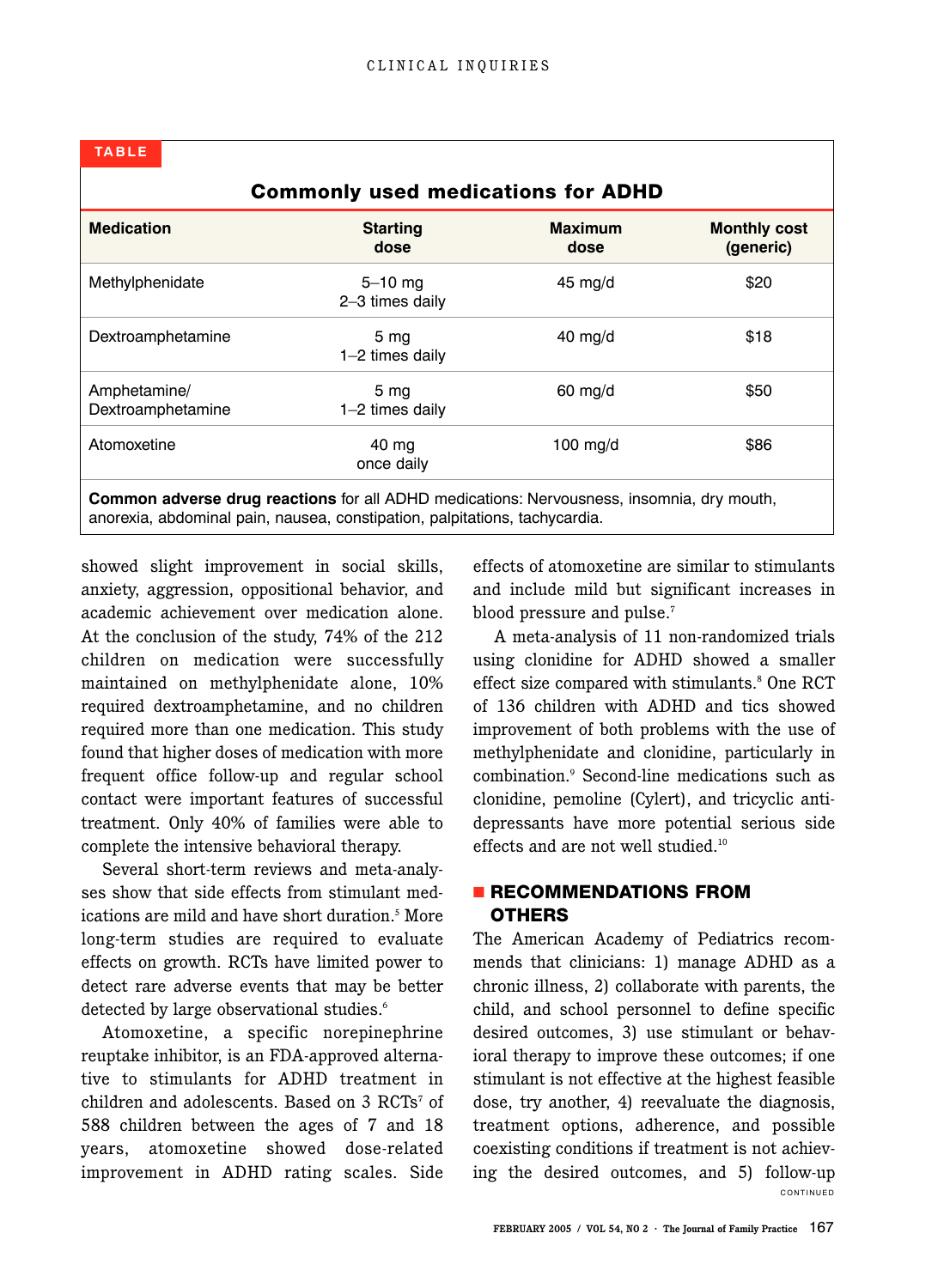Education and behavioral therapy often improves patient satisfaction and compliance with medication

regularly with parents, child, and teachers to monitor for progress and adverse effects.<sup>11</sup>

*Lisa A. Johnson, MD, Providence St. Peter Hospital Family Practice Residency, Olympia, Wash; Sarah Safranek, MLIS, University of Washington Health Sciences Library, Seattle*

### ■ **CLINICAL COMMENTARY**

## **When patients, parents, and teachers are educated, we achieve better outcomes**

Stimulants and atomoxetine improve symptoms of ADHD quite effectively, making office treatment of ADHD a gratifying experience. Like many other diagnoses, there are numerous medications available to treat ADHD. Becoming familiar with a few and regularly prescribing them makes the treatment of ADHD more comfortable for the physician.

Sometimes patients and parents are hesitant to take medication for ADHD. Education about ADHD, along with trials of behavioral therapy, often improves patient satisfaction and compliance with medication. Likewise, children and adolescents may resist medication because of stigma or feeling unfairly labeled with a disease. Because of this, it is helpful to choose a medication with a long duration, so school dosing can be avoided. Artful negotiation with the patient and parent is beneficial.

In my experience, when patients, parents, and teachers are well-educated about ADHD and use behavioral therapy along with medication, we achieve better outcomes. Useful information for physicians and parents regarding medication use and behavioral therapy are described in the American Academy of Pediatrics ADHD Toolkit available at www.nichq.org/resources/toolkit.

*Jerry Friemoth, MD, University of Cincinnati*

#### **REFERENCES**

- 1. Conners CK. Forty years of methylphenidate treatment in Attention-Deficit/Hyperactivity Disorder. *J Atten Disord* 2002; 6 Suppl 1: S17–S30.
- 2. Connor DF, Fletcher KE, Swanson JM. A meta-analysis of clonidine for symptoms of attention-deficit hyperactivity disorder. *J Am Acad Child Adolesc Psychiatry* 1999; 38:1551–1559.
- 3. Klassen A, Miller A, Raina P, Lee SK, Olsen, L. Attentiondeficit hyperactivity disorder in children and youth: a quantitative systematic review of the efficacy of different management strategies. *Can J Psychiatry* 1999; 44:1007–1016.
- 4. A 14-month randomized clinical trial of treatment strategies for attention-deficit/hyperactivity disorder. The MTA Cooperative Group. Multimodal Treatment Study of Children with ADHD. *Arch Gen Psychiatry* 1999; 56:1073–1086.
- 5. Smith BH, Waschbusch DA, Willoughby MT, Evans S. The efficacy, safety and practicality of treatments for adolescents with attention-deficit/hyperactivity disorder (ADHD). *Clin Child Fam Psychol Rev* 2000; 3:243–267.
- 6. *Treatment of Attention-Deficit/Hyperactivity Disorder.* Summary, Evidence Report/Technology Assessment: Number 11, AHCPR Publication No. 99-E017. Rockville, Md: Agency for Health Care Policy and Research; 1999. Available at: www.ncbi.nlm.nih.gov/books/bv.fcgi?rid=hstat1. chapter.14677. Accessed on January 8, 2005.
- 7. Michelson D, Faries D, Wernicke J, et al. Atomoxetine in the treatment of children and adolescents with ADHD. *Pediatrics* 2001; 108:E83.
- 8. Kavale K. The efficacy of stimulant drug treatment for hyperactivity: a meta-analysis. *J Learn Disabil* 1982; 15:280–289.
- 9. Tourette's Syndrome Study Group. Treatment of ADHD in children with tics: a randomized controlled trial. *Neurology* 2002; 58:527–536.
- 10. Spencer TJ, Biederman J, Wilens TE, Faraone SV. Novel